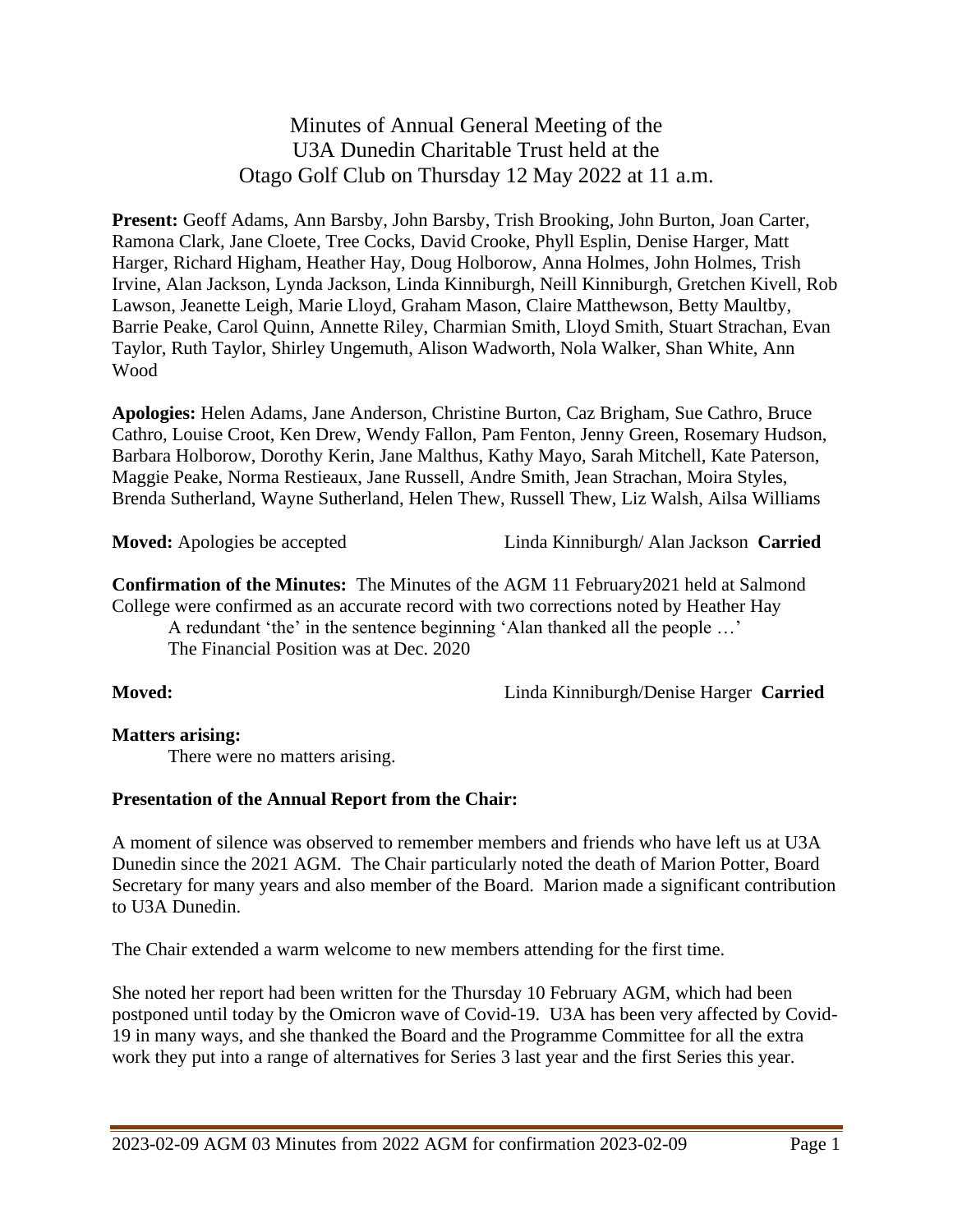The Chair noted the Interest Groups (formerly 'Discussion Groups') had gone from strength to strength, and thanked Ngaire Bates for her commitment to these groups for over five years. She was able to thank many more individuals and groups for their contributions throughout the year, and to note achievements by members in a number of spheres.

Moved: the report be accepted Linda Kinniburgh/Denise Harger & Alan Jackson **Carried**

## **Presentation of the Financial Report for the Treasurer:**

Evan Taylor spoke to his Financial Summary which, with the Statement of Financial Performance and the Reviewer's Report, was previously available to all attendees on the website.

U3A Dunedin has paid the final tranches of the the substantial donation to the University of Otago and lesser amounts to four Dunedin charities. This has meant a deficit for 2021, but the organisation would have otherwise been in surplus for the year. In 2021 membership fees were halved for the year, and the Treasurer is going to recommend this again for 2022.

The Review of the 2021 Financial Statements was carried out by Sandra Goodchild, the U3A Dunedin Charitable Trusts Reviewer. No changes were required.

Evan Taylor noted two matters of importance:

- 1. The Reviewer Sandra Goodchild has resigned, and will need to be replaced in time to review the 2022 financial performance.
- 2. Evan himself proposes to resign at the end of this year, so a new Treasurer is needed for 2023.

Evan Taylor answered questions about his report.

**Moved:** the report be accepted. Evan Taylor/Rob Lawson **Carried**

**Election of the U3A Board.** Nominations to date, as listed on the Agenda:

Stuart Strachan

Geoffrey Adams Trish Irvine Evan Taylor Alan Jackson Linda Kinniburgh Rob Lawson Jeanette Leigh Barrie Peake Richard Higham

Linda noted Bill Stanford had resigned from the Board.

There being no further nominations, the Chair

**Moved** the Board nominations be accepted Linda Kinniburgh/Matt Harger **Carried**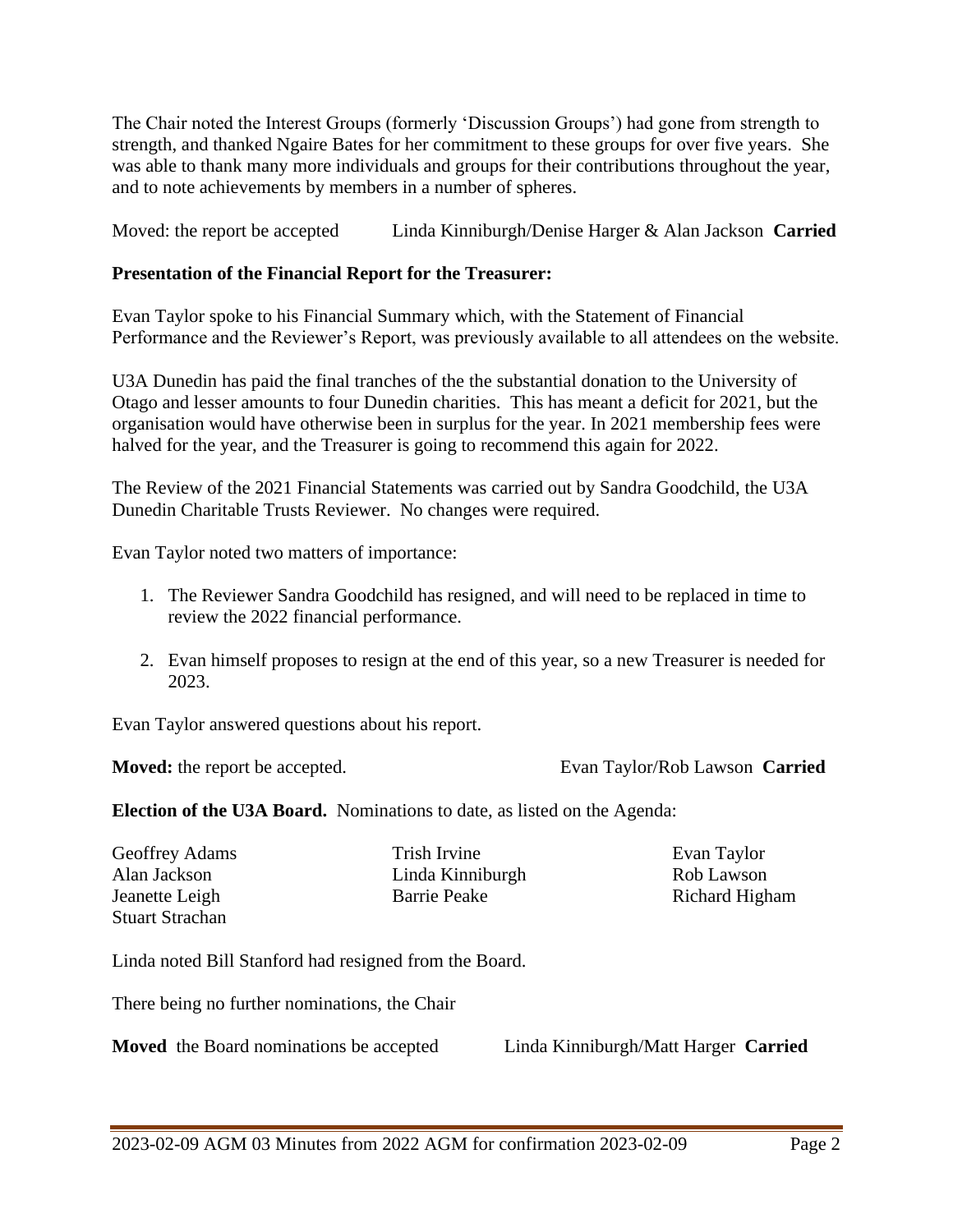The Chair noted U3A is a large and complex organisation of over 900 members. The Board itself is looking for assistance. She welcomed enquiries from members as to how they might provide help and support.

The representative of the University on the Board is under discussion and should be finalised shortly.

## **Nomination of a Life Member**

**Linda Kinniburgh moved the motion:** U3A Dunedin wishes to nominate Alan Jackson as an Honorary Life Member of U3A Dunedin in recognition of the outstanding contribution Alan has made, particularly over his three years as Chair of the Board, in fact the only person who has held this position for three years. He moved the organisation from paper-based to web-based, until now we have the most sophisticated U3A site in New Zealand. In addition, Alan led the Board through the first year of Covid, the time when no-one understood what was happening and the organisation had to be very flexible and fast on its feet.

Seconded by Geoff Adams **Carried**

#### **Presentation By Rob Lawson: U3A Dunedin's approach to Sustainability**

Rob Lawson talked about the requirement from the Board that they address sustainability, which for U3A Dunedin meant addressing the issue of addressing carbon credits for members' travel. At an average of 4 km per trip, this turned out to be \$400 in 2020, and again in 2021. This amount has been sent to purchase carbon credits at Ekoss Forest Carbon Project in Southland.

Rob pointed out that even at today's price of \$75/tonne, the cost of travel is less than \$1 per member per year, ie not sufficient to promote a change in behaviour (car  $\rightarrow$  bas  $\rightarrow$  walking, etc).

In answer to a question, Rob explained Rarakau Forest Park was a covenanted Maori Trust, a native forest and registered for carbon credits.

In answer to a question about timing of buses to each venue, vs timing of the courses, it was agreed that U3A could consider this in the future.

#### **General Business**

In response to a query, the Chair noted Series 2 enrolments are about 20% down, possibly indicating this demographic is more cautious about attending functions right now. However, enrolments are well sufficient to run the Series 2 courses.

The Board is actively looking at technologies which are cost effective as an alternative way for members to participate in U3A activities.